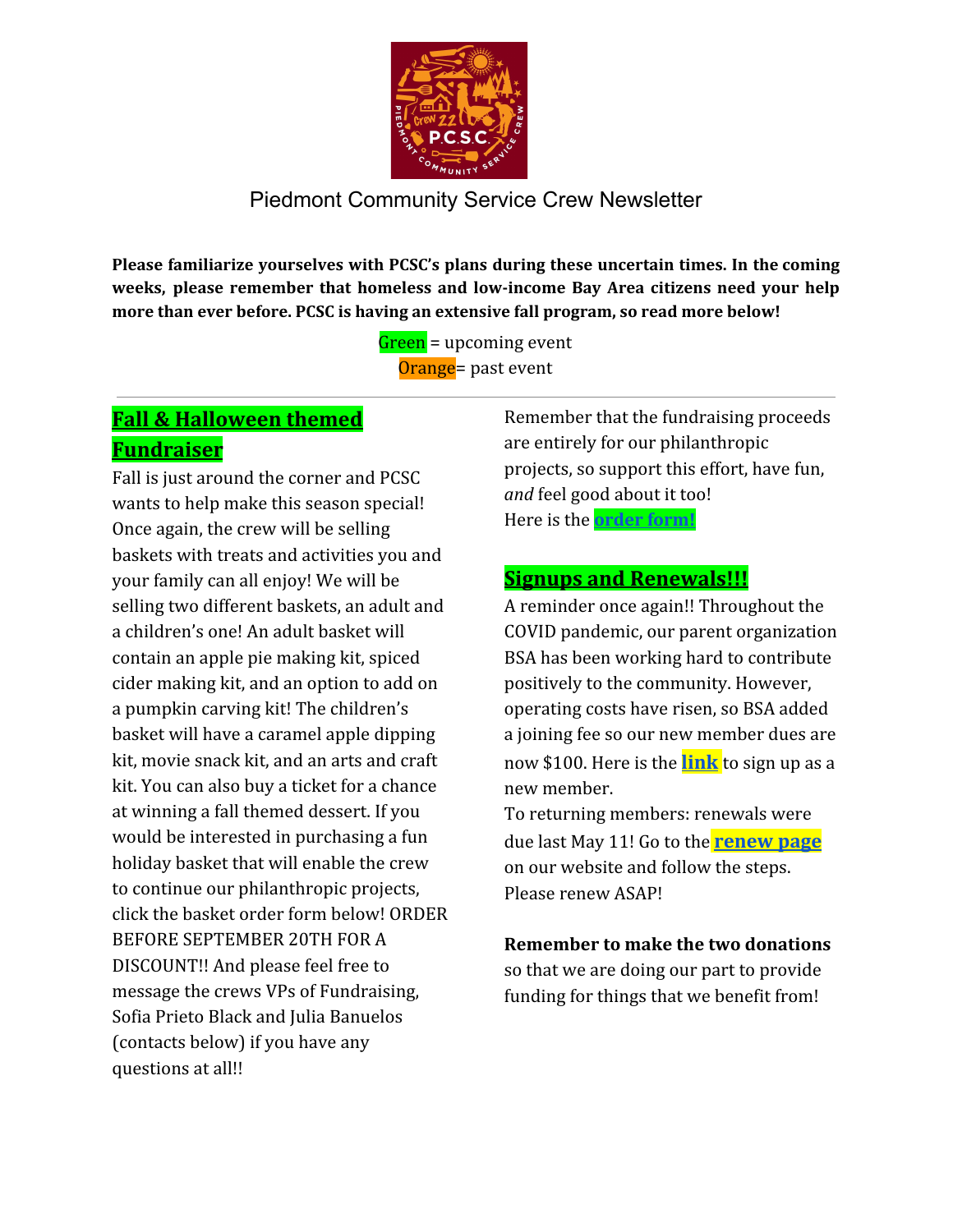

#### **Harbor House Tutoring**

PCSC is hosting another socially distanced community service event, virtual tutoring through Harbor House! Crew members will go through training on a live zoom session to prepare, and then be matched with a kid from Franklin Elementary School in Oakland. Tutors commit to providing online sessions 2-3 times a week throughout the semester in subjects that the kids are learning online for school. Many of these children come from families with lower incomes, where English is their second language, and where they don't have the ability to directly support their children's



education. Contact Crew Advisor for more information.

#### **Speaker Series**

PCSC is hosting its first online Speaker Series on September 6 from 5-6 pm! These zoom calls will feature speakers from a wide variety of our partner orgs

to deepen our understanding and empathy to each amazing organization we volunteer with as well as to facilitate meaningful conversations. Speakers include Pastor Monte McClain from College Ave Presbyterian Church and Julie Merrill from the St. Mary's Center. You will gain insights on how to better serve the people we do! This is open to the public - tell parents, friends and relatives. Please register for the event with this **[link!](https://forms.gle/gRV6xVy3c5pSvb4w8)** It will be a lot of fun and very informative!!

#### **Monthly Crew Meeting - open to all**

Join the monthly crew meeting on the first Tuesday of each month at 5pm via Zoom. Crew President Bridget Bentley leads the discussion where the VPs bring up topics that are important for our being successful and having a rich program of events and projects. We discuss new ideas for things to do, ways to improve our member experience, and anyone attending can step up to get involved in the next big thing!

### **Tiny House Village**

The crew is looking for 5-9 volunteers to help build the Tiny House Village this Saturday. We will be touching up houses, helping build a yurt, and working on a fence.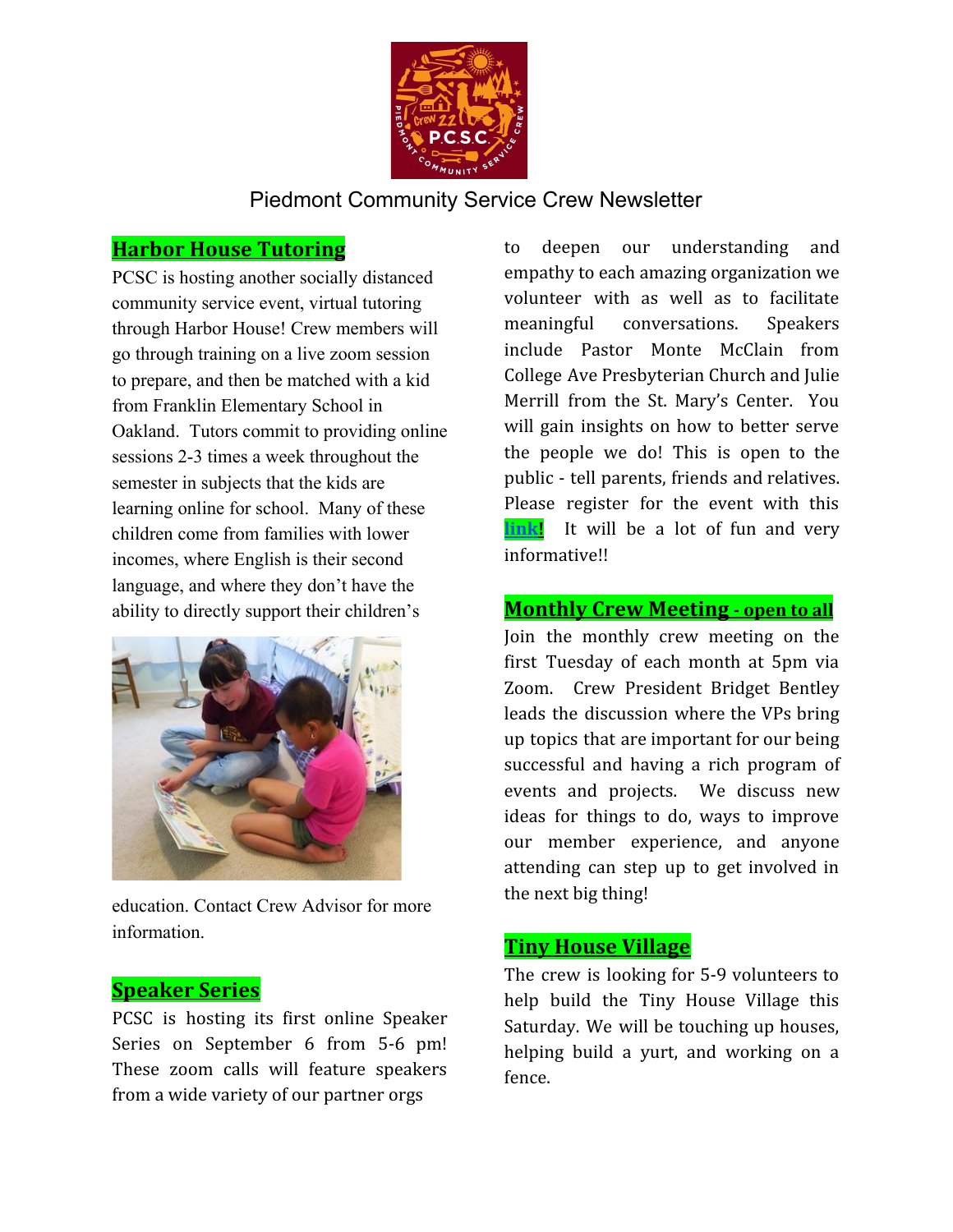

This is a really fun outdoor event and is very COVID safe. Remember to wear a



mask, sunscreen, and bring your own water and a snack. interested, please sign up on our Facebook group!

#### **PCSC TINY HOUSE #2**

Last year, PCSC funded, planned, led and built a tiny house for Youth Spirit Artworks, and is planning to do this popular project again! During August, thanks to many supporters, we again raised \$12,500 to fund the material



cost for our second Tiny House project.

A project team led by Claire Lichty is organizing the project and plans to start working on Sep 6, a leaders' work day. Significant planning is going into our COVID mitigation plans to minimize transmission risks.

We expect to be building that house every Saturday and Sunday from mid Sept through most of Oct. Keep an eye on the Facebook Group for work day events to sign up on.

# **Leadership Opportunities**

- this is *your* crew, so take control

PCSC is led by officers elected from the membership. Everyone is eligible to run for one of the officer positions, and freshmen are encouraged to get involved and then find some service activity or organizational role that is meaningful to them. Talk to any crew officer or the Crew Advisor to explore how to gradually help to run the crew.

Every event needs an event leader, and anyone is eligible to be one. This is a great way to start on your path to being a leader. More experienced members help new event leaders to understand what to do.

Talk with the crew advisor who will help you to find things in the crew that best fit your interests, personality and abilities,